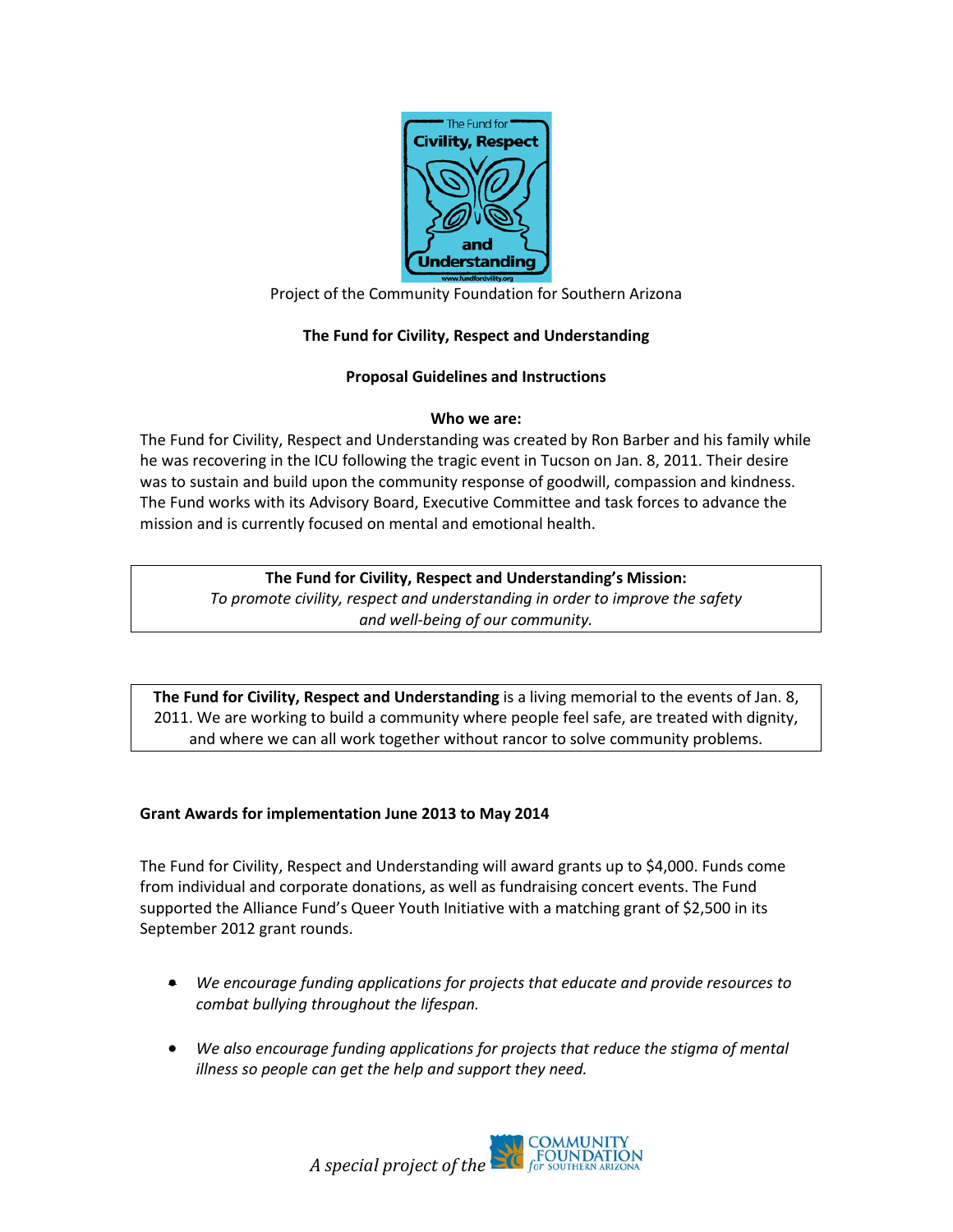### **Funding Restrictions**

The Fund for Civility, Respect and Understanding will not provide grants for:

- · Individuals
- Campaigns to elect public officials or influence legislation/lobbying
- Capital fund drives
- Debt reduction
- Endowments
- Fundraising events
- Programs or projects inconsistent with federal, state, local non-discrimination statutes regarding equal employments opportunities

Grants must be made to nonprofit organizations qualified under Section  $501(c)(3)$  of the Internal Revenue Code, or otherwise fill a charitable purpose.

### **Funding Possibilities**

The Fund for Civility, Respect and Understanding will consider grant proposals from but not exclusive to the following groups:

- Schools of all levels
- Church groups
- Senior care facilities
- Workplace
- Intervention groups
- Pre-existing programs

## **Areas of Interest**

The Fund

for Civility, Respect and Understanding will make grants in the following interest areas:

- " Projects that educate and provide resources to combat bullying throughout the lifespan.  $\circ$  We prioritize:
	- Interventions over awareness campaigns.  $\blacksquare$
	- Programs that focus on institutional change or cultural change
	- $\mathbf{R}^{(1)}$ Programs that look at the culture in which the bullying is taking place
	- $\mathbf{r}$ Programs that work to create an optimum healthy environment for all
	- Programs that include one or more of the following: bystander  $\mathbf{u}$  . intervention, empathy building, resiliency, problem solving, selfregulation and taking responsibility
- Projects that target the reduction of the stigma of mental illness so that people can get the support and help that they need
	- A clear goal and follow-up when funding is for a one-time event

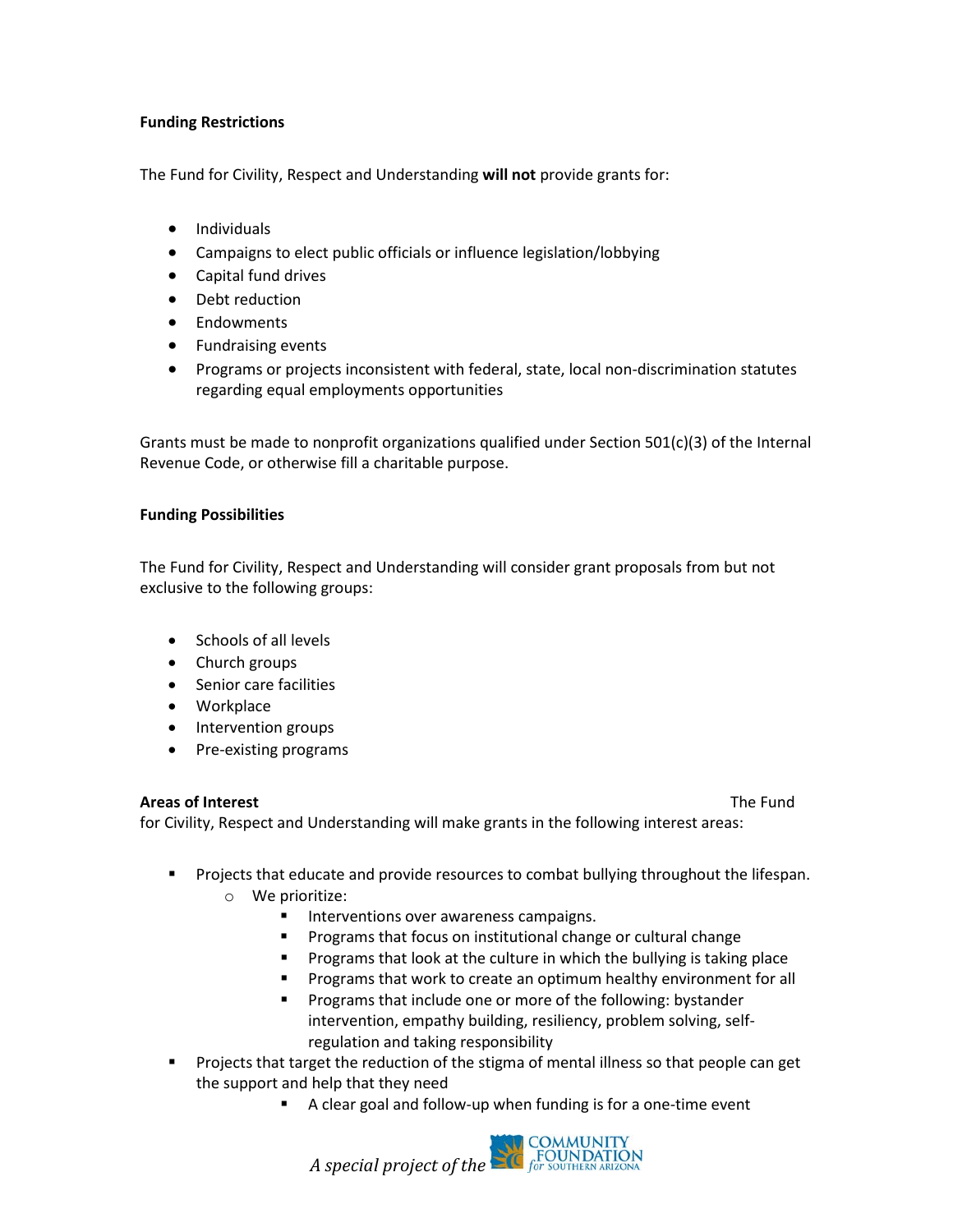

Project of the Community Foundation for Southern Arizona

### The Fund for Civility, Respect and Understanding

#### **Proposal Processes**

### Application forms are available on the Fund for Civility, Respect and Understanding website at www.fundforcivility.org

Submit an original of each of the following items in the following order by Feb. 8, 2013 in the below order to grants@fundforcivility.org:

- A completed Project Summary form
- $\circ$  A completed Project Budget form
- O A completed Organizational Leadership Roster
- $\circ$  A Project Narrative describing the proposed project for which you are requesting funds.
	- This narrative should follow the guidelines below.
	- This narrative should be a maximum of three (3) typed pages using the following format: 12 pt. font.

PROJECT NARRATIVE: Please respond to the following statements/questions in this order and use the headings indicated in your proposal:

- A. NEED: Describe the need in the community for your project, including any collaborations with other organizations or programs..
- **B.** IMPACT: Tell us who will be positively affected by your project. Be as specific as possible about the population you are targeting.
- C. GOALS: State measurable goals for the proposed project that can be accomplished during the funding period; discuss anticipated benefits for all the participants.
- D. PROJECT DESIGN: Describe the project for which funding is requested. Include project activities, methods of outreach and participant recruitment, and staffing. Include the total number of people to be served.
- E. EVALUATION: Describe how you will know if your project is successful (e.g., how you will

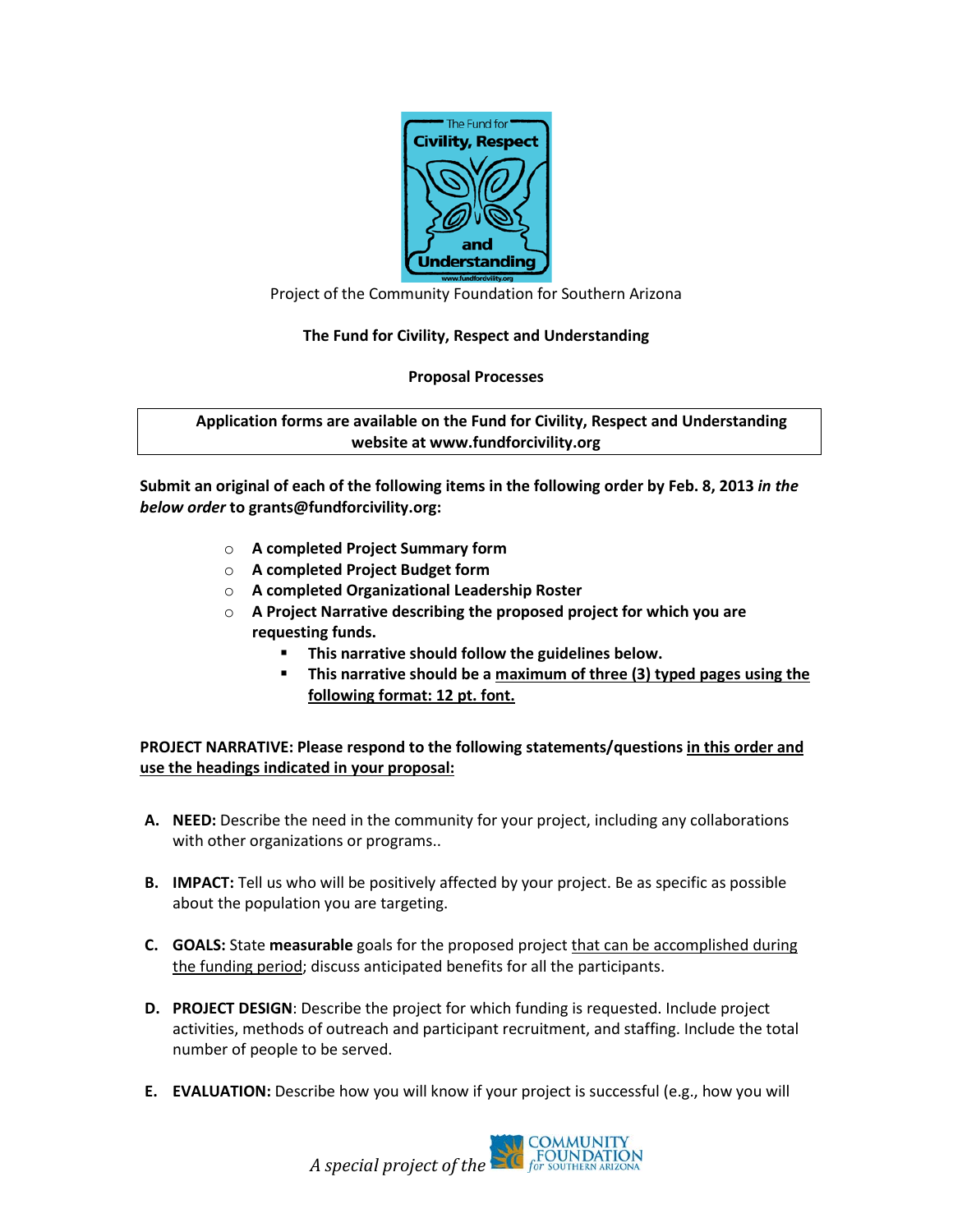measure the outcomes).

- **F. ORGANIZATIONAL CAPACITY:** Describe your experience working in bullying or mental health. Briefly list the qualifications/experience of key leadership staff that illustrate why they can be expected to succeed.
- **G.** SUSTAINABILTY: If this project succeeds and continues to fill a community need, how will it be sustained and supported in the future?

Label each of the headings "**A–G**" as shown above and provide the appropriate narrative text. *You can determine how much space to use for each answer, as long as the narrative does not exceed three pages.* 

**Please provide one copy** of your IRS 501(c)(3) determination letter (if applicable). To be considered for funding, groups without tax-exempt status please provide your statement of purpose and decision-making process.

#### **Please do not include:**

- Any attachments that are not requested or any videos, PowerPoint presentations, DVDs **Project\$Managers Meeting**
	- If selected as one of the top reviewed proposals, project managers will be required to attend a 30-minute meeting with our Grants Committee on either Feb. 28 or March 1, likely in the afternoon. Please plan accordingly.
	- **•** Being requested for a project managers meeting does not guarantee funding.

#### **Site Visit**

• We will schedule a site visit at six months in conjunction with the reporting requirement**.**

## **Reporting\$Requirements**

Grantees must submit a six-month progress report and a final year-end report via email. Format will be furnished and we encourage reporting of both successes and failures within the project.

## **Expectations for Acknowledgement of Fund for Civility, Respect and Understanding Support**

Recipients of the Fund for Civility, Respect and Understanding grants agree to acknowledge support on their public project materials using the Fund for Civility, Respect and Understanding or the Fund's End of Bullying logo and/or a statement such as "This project is supported in part by funds from the Fund for Civility, Respect and Understanding, a special project of the Community Foundation for Southern Arizona." We also request that grantees include acknowledgement and the Fund logo(s) on their website, with a link back to the Fund for Civility homepage. Logo/website packages will be sent to funded projects.

## **Application\$Deadline**

Completed application packets must be received via email by the close of business, 5 p.m. on Feb. 8, 2013. Applications received after the deadline will not be considered for funding. Awards will be announced in April 2013 and given out in May 2013. Email proposals to [grants@fundforcivility.org](mailto:jennie@fundforcivility.org)

*A* special project of the